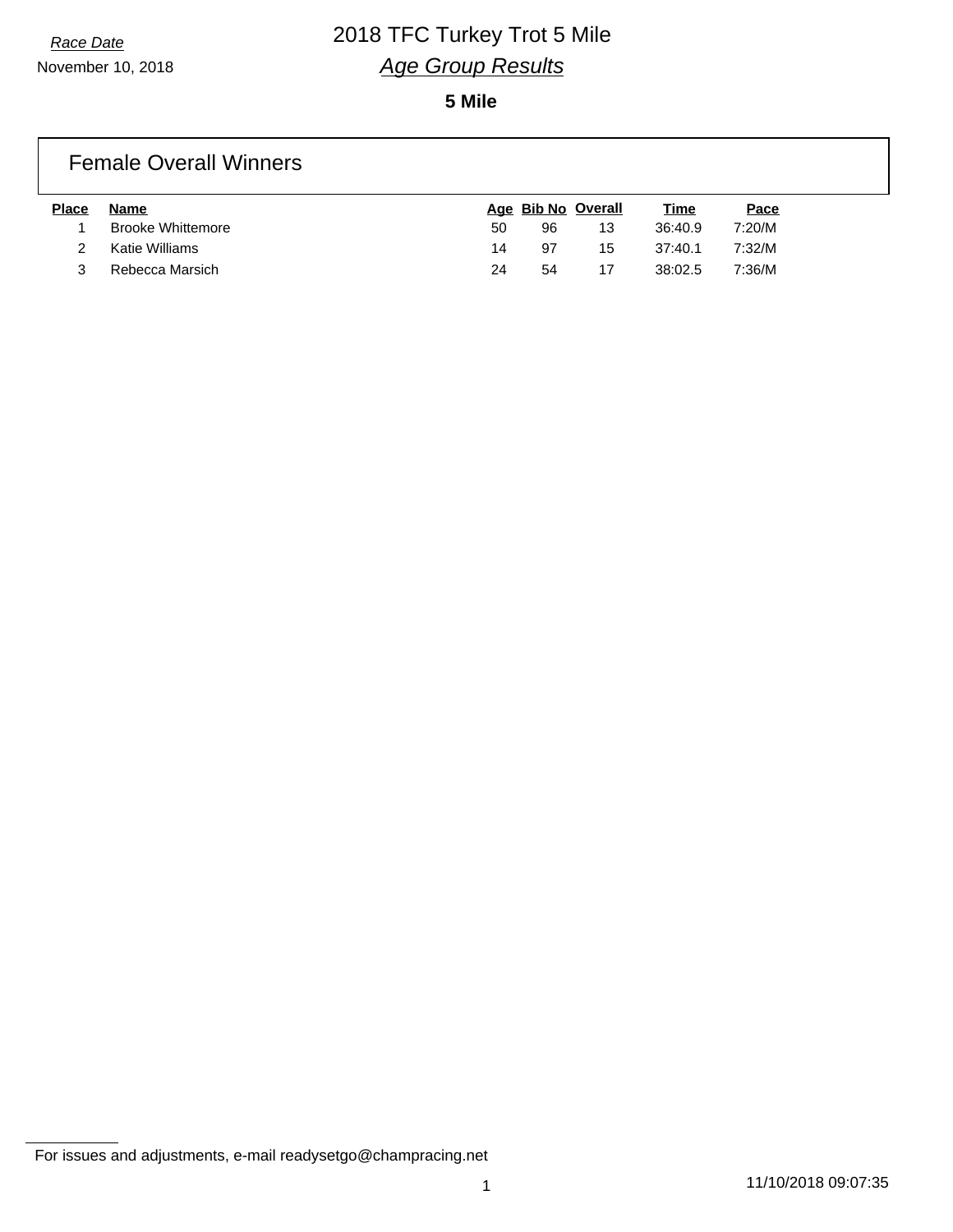November 10, 2018

#### **5 Mile**

| <b>Place</b>   | <b>Name</b>         |    |                | Age Bib No Overall | <b>Time</b> | Pace    |
|----------------|---------------------|----|----------------|--------------------|-------------|---------|
| 1              | Jenna Passek        | 13 | 65             | 51                 | 44:48.4     | 8:58/M  |
| $\overline{c}$ | Anna Purdy          | 13 | 67             | 53                 | 44:51.8     | 8:58/M  |
| 3              | Ava Witherite       | 13 | 98             | 56                 | 45:30.0     | 9:06/M  |
| 4              | Cordelia Firem      | 13 | 25             | 57                 | 45:30.3     | 9:06/M  |
| 5              | Lana Furniss        | 15 | 111            | 65                 | 47:01.8     | 9:24/M  |
|                | Female 20 to 24     |    |                |                    |             |         |
| <b>Place</b>   | <b>Name</b>         |    |                | Age Bib No Overall | <b>Time</b> | Pace    |
| 1              | Megan Lovely        | 21 | 51             | 19                 | 38:06.8     | 7:37/M  |
| 2              | Kara Miller         | 24 | 60             | 86                 | 52:27.4     | 10:29/M |
|                | Female 25 to 29     |    |                |                    |             |         |
| <b>Place</b>   | <b>Name</b>         |    |                | Age Bib No Overall | <b>Time</b> | Pace    |
|                | Casey Tebbutt       | 25 | 83             | 23                 | 39:06.4     | 7:49/M  |
| 1              |                     |    |                |                    |             |         |
| $\overline{c}$ | Kendra Weekley      | 25 | 93             | 27                 | 39:54.8     | 7:59/M  |
| 3              | Elizabeth Small     | 29 | 115            | 31                 | 40:16.8     | 8:03/M  |
|                | Female 30 to 34     |    |                |                    |             |         |
| <b>Place</b>   | <b>Name</b>         |    |                | Age Bib No Overall | <b>Time</b> | Pace    |
| 1              | Margaret Snyder     | 34 | 114            | 30                 | 40:12.6     | 8:02/M  |
| 2              | Christa Rudowicz    | 34 | 72             | 38                 | 42:20.4     | 8:28/M  |
| 3              | Amy Forristal       | 32 | 28             | 40                 | 42:46.4     | 8:33/M  |
| 4              | Melisa Fisco        | 32 | 26             | 62                 | 46:36.0     | 9:19/M  |
| 5              | Sarah Nagy          | 30 | 62             | 73                 | 49:50.9     | 9:58/M  |
| 6              | Amanda Bernard      | 34 | 6              | 75                 | 49:53.9     | 9:59/M  |
| 7              | Angie Alesch        | 30 | 2              | 81                 | 50:33.8     | 10:07/M |
| 8              | Diane Ridgely       | 34 | 70             | 84                 | 51:11.6     | 10:14/M |
| 9              | Elise Zeiser        | 30 | 103            | 91                 | 55:54.0     | 11:11/M |
| 10             | <b>Tara Collins</b> | 31 | 16             | 93                 | 58:36.8     | 11:43/M |
| 11             | Elizabeth White     | 32 | 94             | 98                 | 1:02:12.4   | 12:26/M |
| 12             | Chelsey Bower       | 30 | $\overline{7}$ | 99                 | 1:02:12.9   | 12:26/M |
|                | Female 35 to 39     |    |                |                    |             |         |

For issues and adjustments, e-mail readysetgo@champracing.net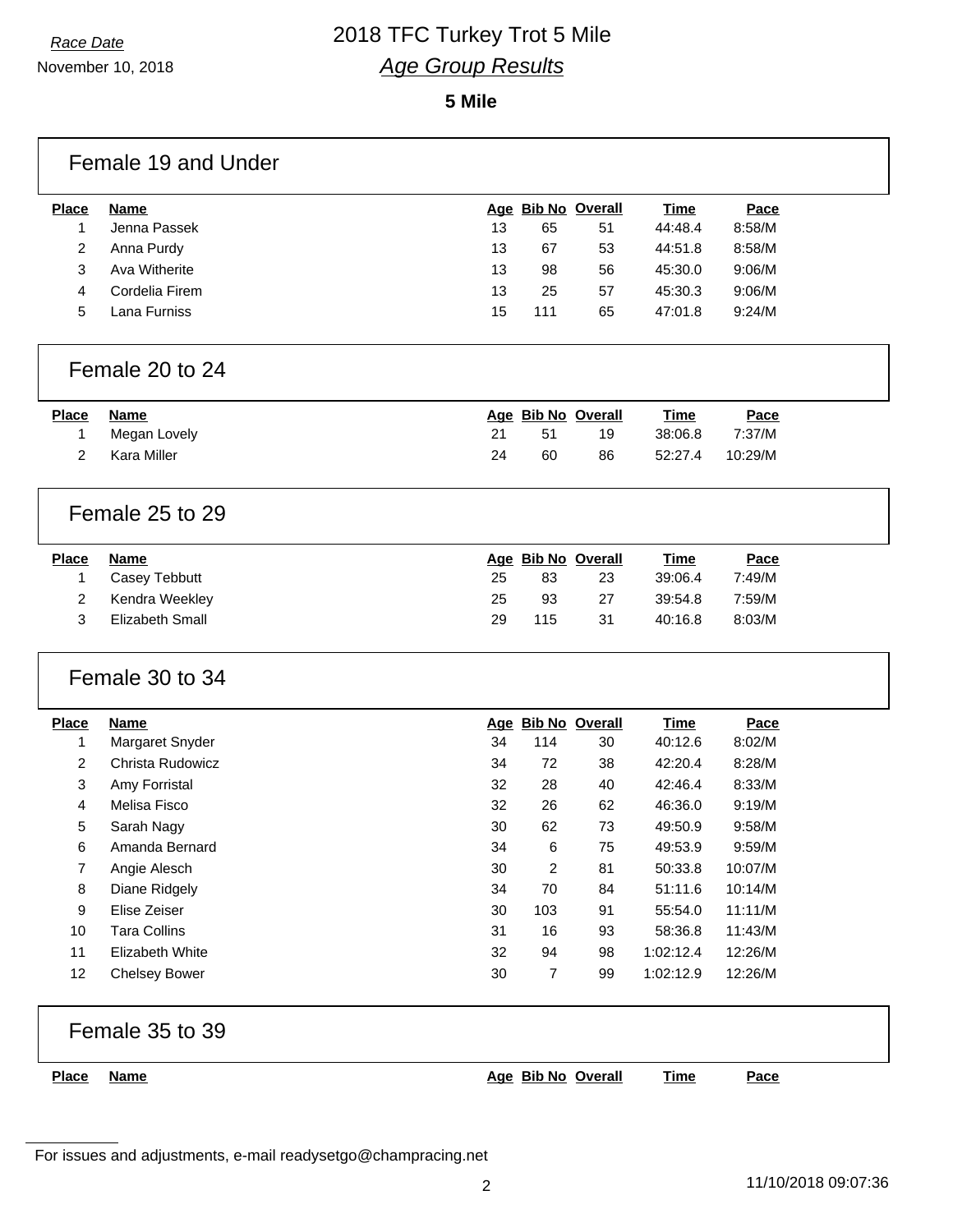November 10, 2018

#### **5 Mile**

#### Female 35 to 39

| Place | Name                   |    | Age Bib No Overall |    | Time      | Pace    |
|-------|------------------------|----|--------------------|----|-----------|---------|
| 1     | Meredith Daney         | 35 | 18                 | 39 | 42:46.1   | 8:33/M  |
| 2     | Kelly Gaydosh          | 36 | 30                 | 45 | 43:25.9   | 8:41/M  |
| 3     | Angela Magnes          | 39 | 52                 | 49 | 44:15.5   | 8:51/M  |
| 4     | <b>Kristin Furniss</b> | 37 | 112                | 64 | 47:01.5   | 9:24/M  |
| 5     | Kelly Branic           | 36 | 10                 | 68 | 47:37.7   | 9:31/M  |
| 6     | Danielle Wagner        | 38 | 109                | 70 | 48:43.1   | 9:45/M  |
| 7     | Christina Francis      | 39 | 29                 | 71 | 49:11.3   | 9:50/M  |
| 8     | JEnnifer Defago        | 37 | 110                | 77 | 50:04.0   | 10:01/M |
| 9     | Janet Miller           | 38 | 107                | 78 | 50:04.4   | 10:01/M |
| 10    | Sarah Vossler          | 35 | 87                 | 97 | 1:01:22.0 | 12:16/M |
|       |                        |    |                    |    |           |         |

### Female 40 to 44

| <b>Place</b> | <b>Name</b>          |    | Age Bib No Overall |    | Time    | Pace    |
|--------------|----------------------|----|--------------------|----|---------|---------|
|              | Nikole White         | 41 | 95                 | 18 | 38:04.1 | 7:37/M  |
| 2            | Marybeth Holdford    | 40 | 36                 | 22 | 38:39.0 | 7:44/M  |
| 3            | Allison McMeechan    | 40 | 58                 | 41 | 42:47.0 | 8:33/M  |
| 4            | <b>Heather Baker</b> | 43 | 4                  | 50 | 44:40.5 | 8:56/M  |
| 5            | Carla Huter          | 41 | 37                 | 54 | 45:11.4 | 9:02/M  |
| 6            | Lisa Middleton       | 41 | 59                 | 66 | 47:11.4 | 9:26/M  |
|              | Carla Laning         | 40 | 48                 | 67 | 47:11.8 | 9:26/M  |
| 8            | Julie Sciarrino      | 40 | 75                 | 82 | 50:37.5 | 10:07/M |
| 9            | Marcy SCHWIND        | 43 | 118                | 83 | 50:42.7 | 10:08/M |

#### Female 45 to 49

| <b>Place</b> | <b>Name</b>         | Aqe | <b>Bib No Overall</b> |     | Time      | Pace    |
|--------------|---------------------|-----|-----------------------|-----|-----------|---------|
|              | Julie Palmeri       | 48  | 63                    | 43  | 43:10.9   | 8:38/M  |
| 2            | Laura Bunker        | 49  | 12                    | 47  | 43:42.3   | 8:44/M  |
| 3            | Debbie Cich         | 47  | 119                   | 76  | 50:00.8   | 10:00/M |
| 4            | Claudia Lillibridge | 49  | 50                    | 85  | 51:31.7   | 10:18/M |
| 5            | Christina DiFranco  | 47  | 105                   | 90  | 55:36.9   | 11:07/M |
| 6            | Gina DeVito-Staub   | 46  | 20                    | 95  | 59:56.2   | 11:59/M |
|              | Christina Janus     | 49  | 40                    | 100 | 1:02:22.4 | 12:28/M |

#### Female 50 to 54

| <b>Place</b> | <b>Name</b>    |    |    | Age Bib No Overall | <b>Time</b> | Pace   |
|--------------|----------------|----|----|--------------------|-------------|--------|
|              | Pamela Semanik | 53 | 78 | 21                 | 38:21.1     | 7:40/M |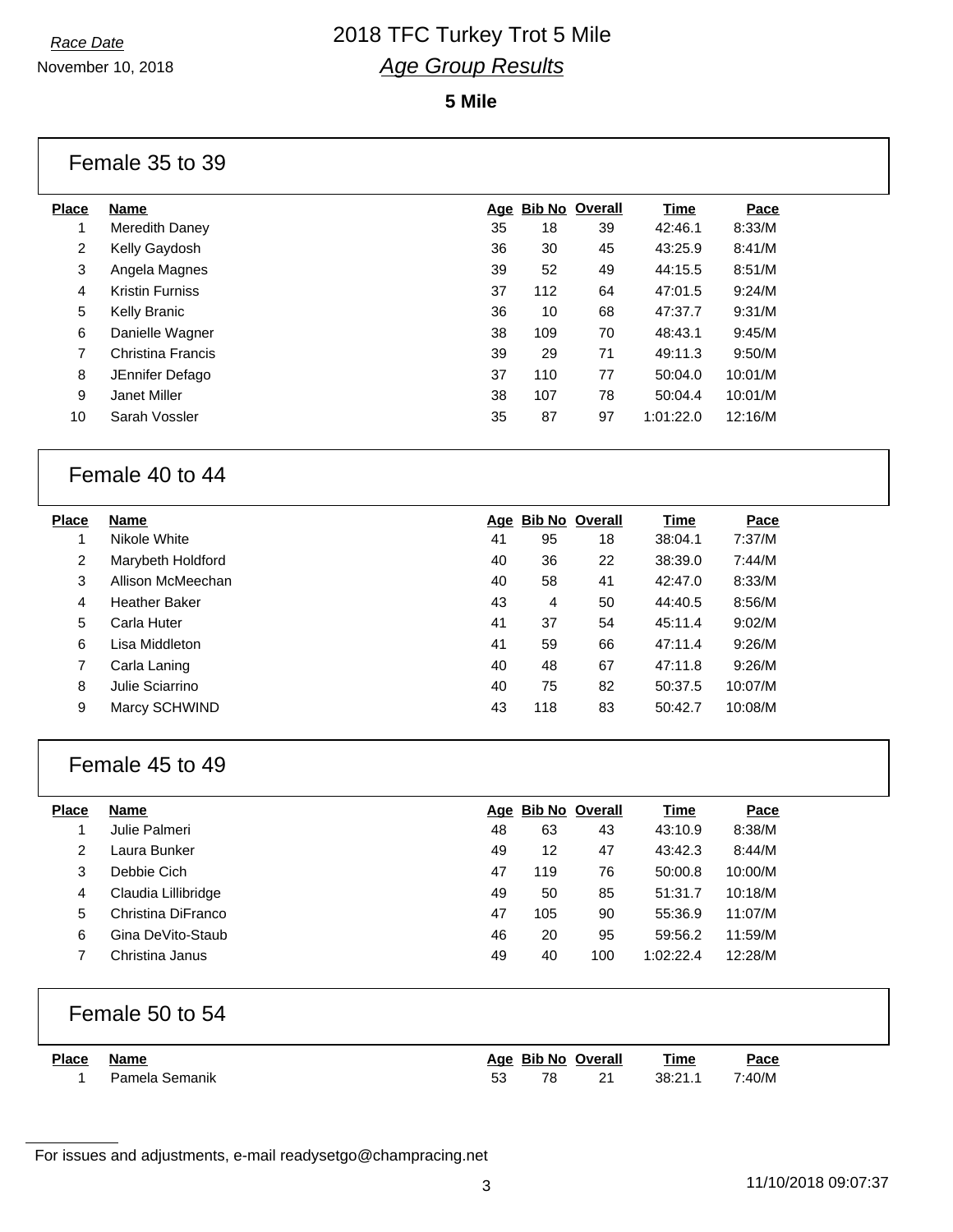#### **5 Mile**

| Female 50 to 54   |                                                |            |    |                          |                        |                        |  |
|-------------------|------------------------------------------------|------------|----|--------------------------|------------------------|------------------------|--|
| <b>Place</b>      | <b>Name</b>                                    | <u>Age</u> |    | <b>Bib No Overall</b>    | <u>Time</u>            | Pace                   |  |
| $\overline{2}$    | Kathy Jamison                                  | 53         | 39 | 59                       | 46:01.0                | 9:12/M                 |  |
| 3                 | Eva Spice                                      | 50         | 80 | 69                       | 48:06.7                | 9:37/M                 |  |
| 4                 | Kathleen Hebebrand                             | 52         | 34 | 89                       | 54:58.5                | 11:00/M                |  |
| 5                 | Diana Marsich                                  | 50         | 53 | 92                       | 58:15.7                | 11:39/M                |  |
| <b>Place</b><br>1 | Female 55 to 59<br><b>Name</b><br>Tina DeDario | 56         | 19 | Age Bib No Overall<br>94 | <u>Time</u><br>59:07.2 | <b>Pace</b><br>11:49/M |  |
|                   | Female 60 and Over                             |            |    |                          |                        |                        |  |
| <b>Place</b>      | <b>Name</b>                                    |            |    | Age Bib No Overall       | <b>Time</b>            | Pace                   |  |
|                   | Diane Kelvington                               | 66         | 42 | 101                      | 1:07:42.8              | 13:32/M                |  |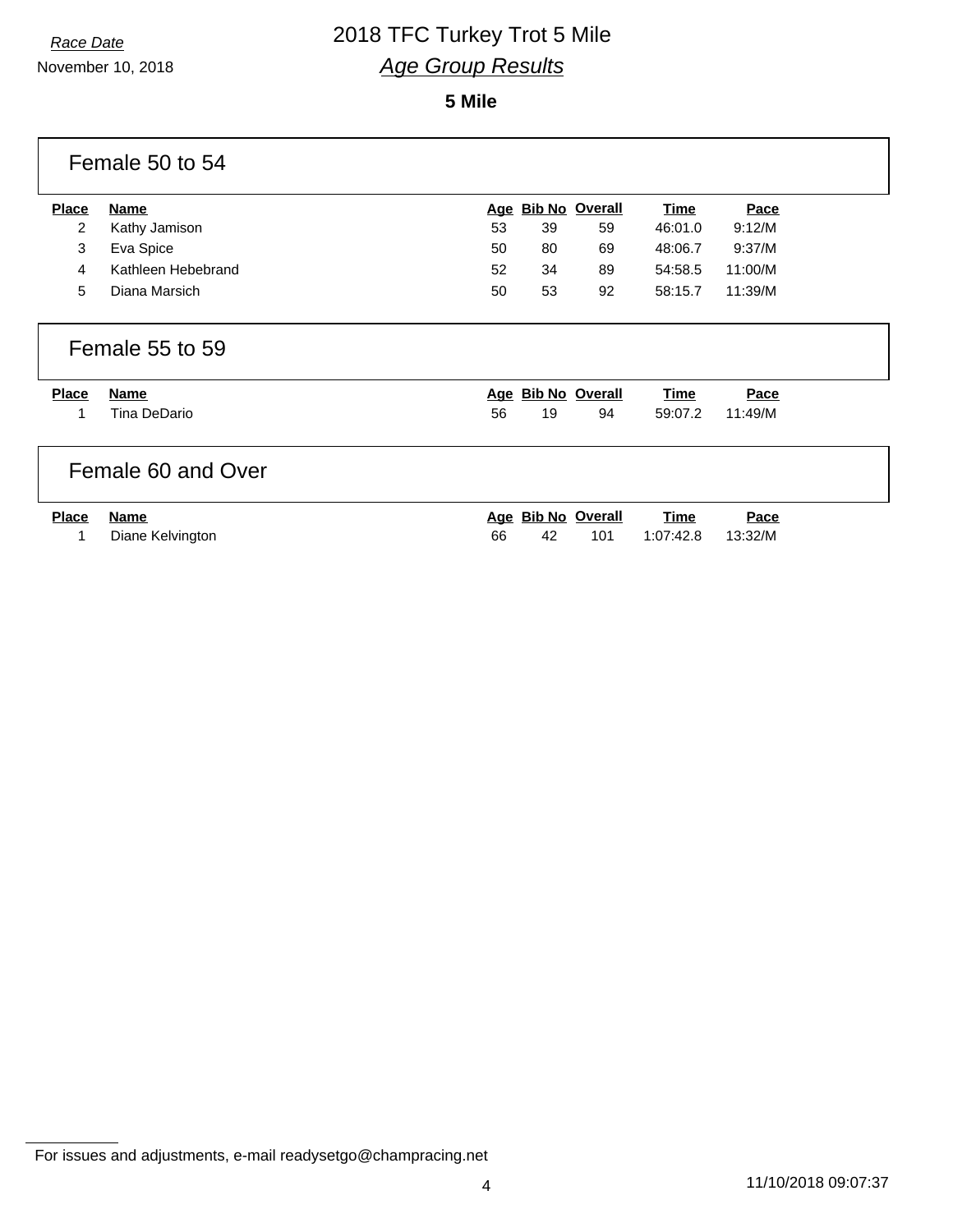**5 Mile**

#### Male Overall Winners

| <b>Place</b> | Name                |    |     | Age Bib No Overall | <u>Time</u> | Pace   |
|--------------|---------------------|----|-----|--------------------|-------------|--------|
|              | Jonathan Szydlowski |    | 82  |                    | 32:04.6     | 6:25/M |
|              | Steven Handley      | 44 | 32  |                    | 32:20.7     | 6:28/M |
|              | Nathan Wade         | 31 | 104 |                    | 32:42.6     | 6:32/M |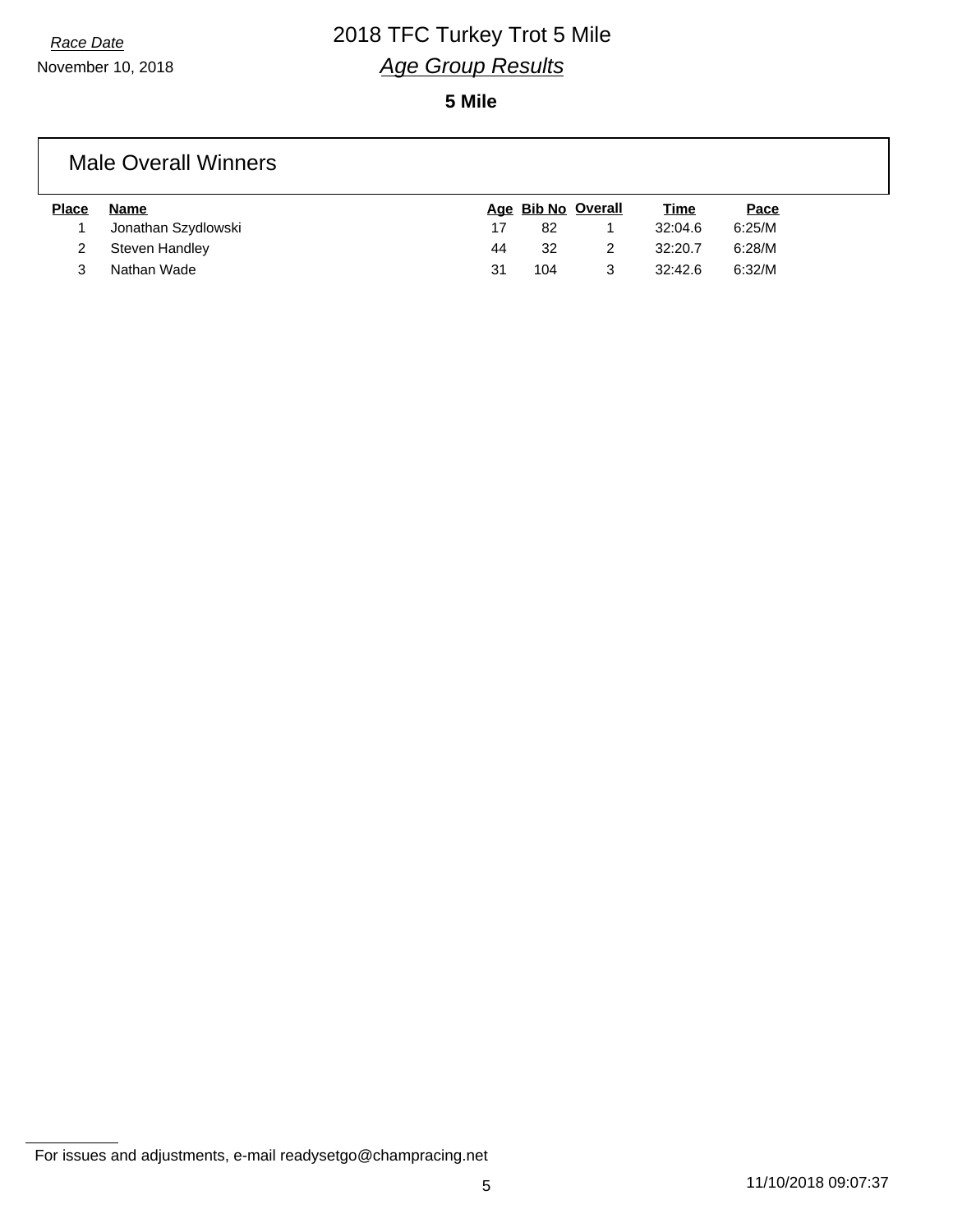November 10, 2018

### *Race Date* 2018 TFC Turkey Trot 5 Mile *Age Group Results*

#### **5 Mile**

| <b>Place</b>   | <b>Name</b>           |    |     | Age Bib No Overall | <b>Time</b> | Pace    |  |
|----------------|-----------------------|----|-----|--------------------|-------------|---------|--|
| 1              | Sam Wales-McGrath     | 12 | 91  | $\overline{7}$     | 35:21.7     | 7:04/M  |  |
| $\overline{2}$ | Robert Wolf           | 15 | 99  | 11                 | 36:26.0     | 7:17/M  |  |
| 3              | Evan Bunker           | 16 | 11  | 26                 | 39:42.3     | 7:56/M  |  |
| 4              | Jeff Ladner           | 0  | 46  | 87                 | 52:55.2     | 10:35/M |  |
|                | Male 20 to 24         |    |     |                    |             |         |  |
| <b>Place</b>   | <b>Name</b>           |    |     | Age Bib No Overall | <b>Time</b> | Pace    |  |
| 1              | Ryan Seibert          | 21 | 77  | 5                  | 35:07.3     | 7:01/M  |  |
|                | Male 25 to 29         |    |     |                    |             |         |  |
| <b>Place</b>   | <b>Name</b>           |    |     | Age Bib No Overall | <b>Time</b> | Pace    |  |
| 1              | <b>Matthew Fechko</b> | 26 | 24  | 6                  | 35:07.6     | 7:01/M  |  |
|                | Male 30 to 34         |    |     |                    |             |         |  |
|                |                       |    |     |                    |             |         |  |
| <b>Place</b>   | <b>Name</b>           |    |     | Age Bib No Overall | <b>Time</b> | Pace    |  |
| 1              | Robert Cipra          | 31 | 15  | 9                  | 35:33.5     | 7:07/M  |  |
| $\overline{2}$ | <b>Eric Rudowicz</b>  | 34 | 73  | 36                 | 41:33.3     | 8:19/M  |  |
| 3              | Richard Doganiero     | 32 | 22  | 42                 | 43:09.0     | 8:38/M  |  |
| 4              | Jason Crawford        | 31 | 17  | 44                 | 43:25.8     | 8:41/M  |  |
| 5              | Doug Zeiser           | 30 | 102 | 72                 | 49:13.0     | 9:51/M  |  |
| 6              | Victor Sciarrino      | 34 | 76  | 80                 | 50:28.7     | 10:06/M |  |
|                | Male 35 to 39         |    |     |                    |             |         |  |
| <b>Place</b>   | <b>Name</b>           |    |     | Age Bib No Overall | <b>Time</b> | Pace    |  |
| 1              | Kenneth Varian        | 38 | 85  | 14                 | 36:53.1     | 7:23/M  |  |
| $\overline{c}$ | David Torcasi         | 36 | 84  | 20                 | 38:12.5     | 7:38/M  |  |
| 3              | Mason Goodman         | 37 | 31  | 29                 | 40:05.6     | 8:01/M  |  |
| 4              | Christopher Held      | 38 | 106 | 33                 | 40:38.3     | 8:08/M  |  |
| 5              | <b>Andrew Branic</b>  | 35 | 9   | 52                 | 44:49.2     | 8:58/M  |  |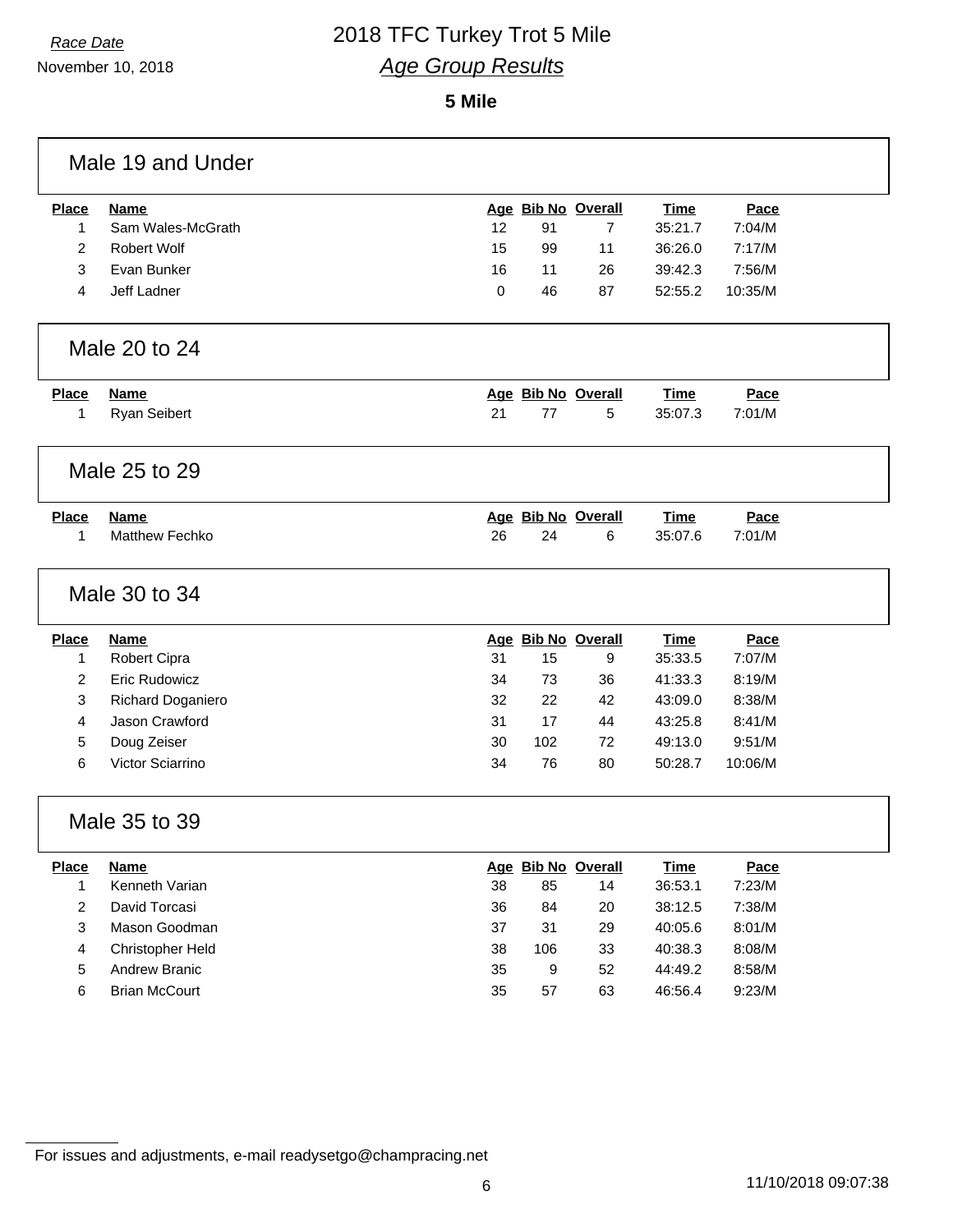November 10, 2018

#### **5 Mile**

| <b>Place</b>   | <b>Name</b>                 |    |     | Age Bib No Overall | <b>Time</b> | Pace    |
|----------------|-----------------------------|----|-----|--------------------|-------------|---------|
| 1              | Eric Schultz                | 42 | 74  | 4                  | 34:42.1     | 6:56/M  |
| 2              | Kevin Kleppinger            | 41 | 44  | 12                 | 36:37.6     | 7:19/M  |
| 3              | <b>Brad Lantz</b>           | 40 | 49  | 35                 | 40:54.5     | 8:11/M  |
|                | Male 45 to 49               |    |     |                    |             |         |
| <b>Place</b>   | <b>Name</b>                 |    |     | Age Bib No Overall | <b>Time</b> | Pace    |
| 1              | <b>Bruce Kenneweg</b>       | 48 | 43  | 48                 | 44:09.7     | 8:50/M  |
| $\overline{c}$ | Dave Albright               | 48 | 1   | 58                 | 46:00.8     | 9:12/M  |
| 3              | <b>Edward Wales-McGrath</b> | 48 | 90  | 102                | 1:10:39.1   | 14:08/M |
|                | Male 50 to 54               |    |     |                    |             |         |
| <b>Place</b>   | <b>Name</b>                 |    |     | Age Bib No Overall | <b>Time</b> | Pace    |
| 1              | Mark Turk                   | 54 | 108 | 28                 | 39:58.3     | 8:00/M  |
| 2              | Patrick Sirpilla            | 54 | 116 | 55                 | 45:20.7     | 9:04/M  |
| 3              | Jon May                     | 50 | 56  | 79                 | 50:13.4     | 10:03/M |
|                | Male 55 to 59               |    |     |                    |             |         |
| <b>Place</b>   | <b>Name</b>                 |    |     | Age Bib No Overall | <b>Time</b> | Pace    |
| 1              | David Krause                | 59 | 45  | 8                  | 35:27.7     | 7:05/M  |
| 2              | Kenneth Rabatin             | 57 | 117 | 10                 | 35:43.1     | 7:09/M  |
| 3              | <b>Bill Robb</b>            | 56 | 71  | 16                 | 37:48.9     | 7:34/M  |
| 4              | David Jamison               | 55 | 38  | 24                 | 39:19.6     | 7:52/M  |
| 5              | Matthew Byrnes              | 55 | 13  | 25                 | 39:27.2     | 7:53/M  |
| 6              | John Bekesz                 | 57 | 5   | 32                 | 40:31.8     | 8:06/M  |
| 7              | <b>Scott MArlow</b>         | 58 | 113 | 34                 | 40:44.2     | 8:09/M  |
| 8              | Robert Bradach              | 55 | 8   | 61                 | 46:19.2     | 9:16/M  |
| 9              | Dave Yost                   | 55 | 101 | 88                 | 54:16.9     | 10:51/M |
|                | Male 60 and Over            |    |     |                    |             |         |
| <b>Place</b>   | <b>Name</b>                 |    |     | Age Bib No Overall | <b>Time</b> | Pace    |
| $\mathbf{1}$   | Joe Kay                     | 63 | 41  | 37                 | 42:05.2     | 8:25/M  |